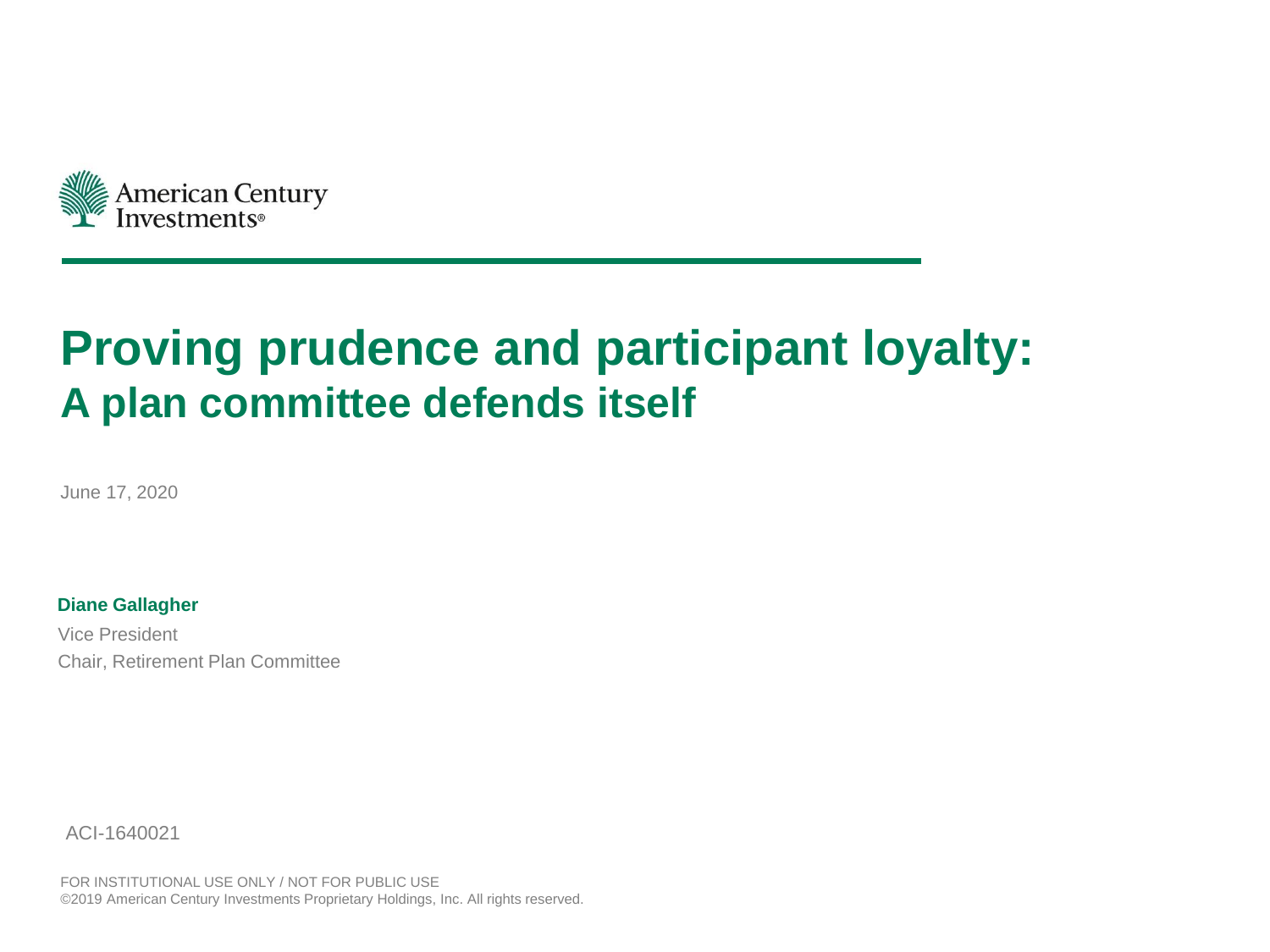# **Discussion**

- **■** Industry litigation landscape
- **■** Internal history and perspective
- The case
- Decision
- **■** Tips to consider

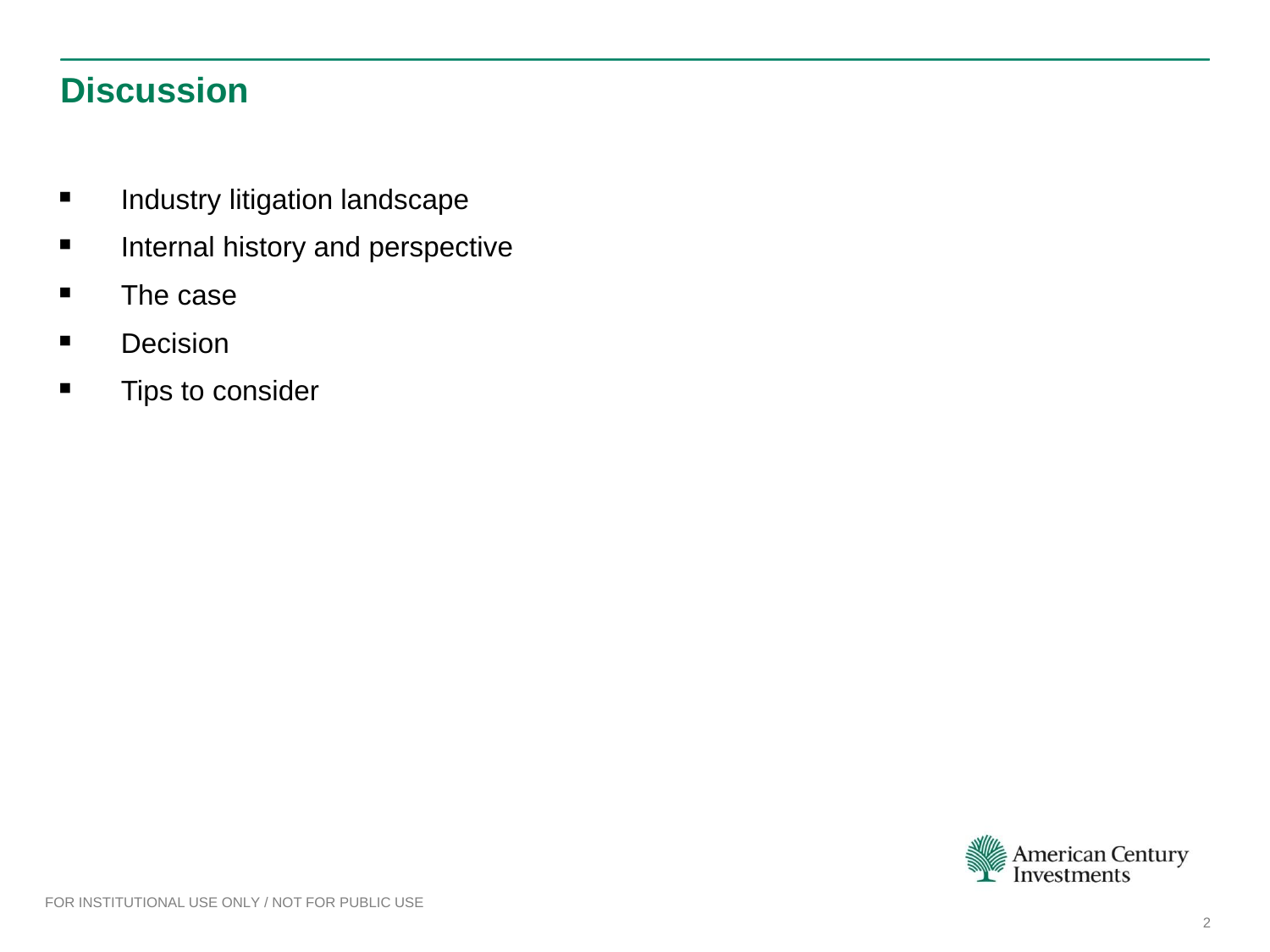# **Number of 401(k) plan complaints**



Source: Bloomberg Bureau of National Affairs, ERISA Litigation Tracker (2018); "401(k) Lawsuits: What are



FOR INSTITUTIONAL USE ONLY / NOT FOR PUBLIC USE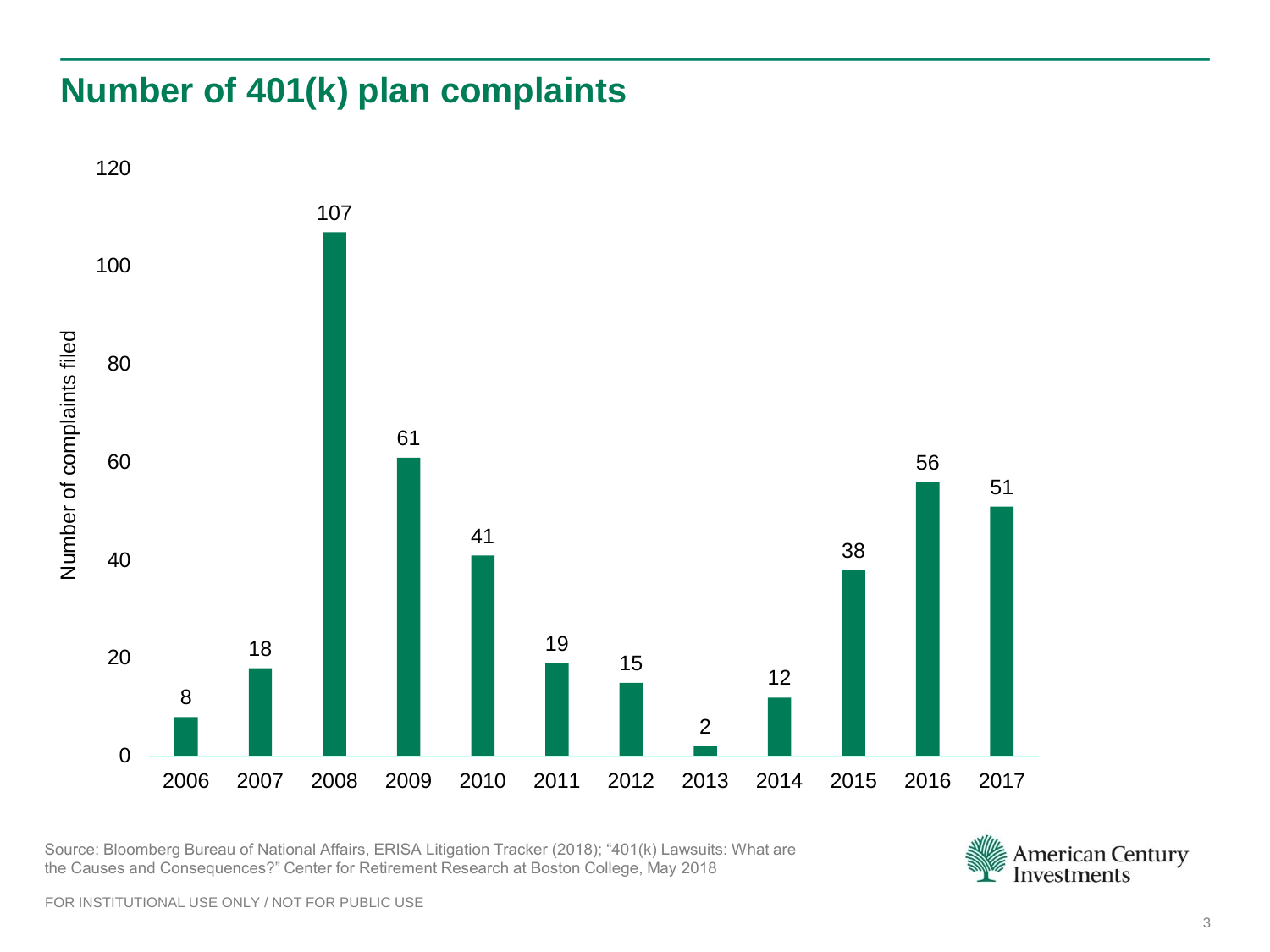# **Three general categories of dispute**

| Investment fees<br>Administrative fees | Best interests of participants<br>п |
|----------------------------------------|-------------------------------------|
|                                        | Most financial services cases       |
|                                        |                                     |



FOR INSTITUTIONAL USE ONLY / NOT FOR PUBLIC USE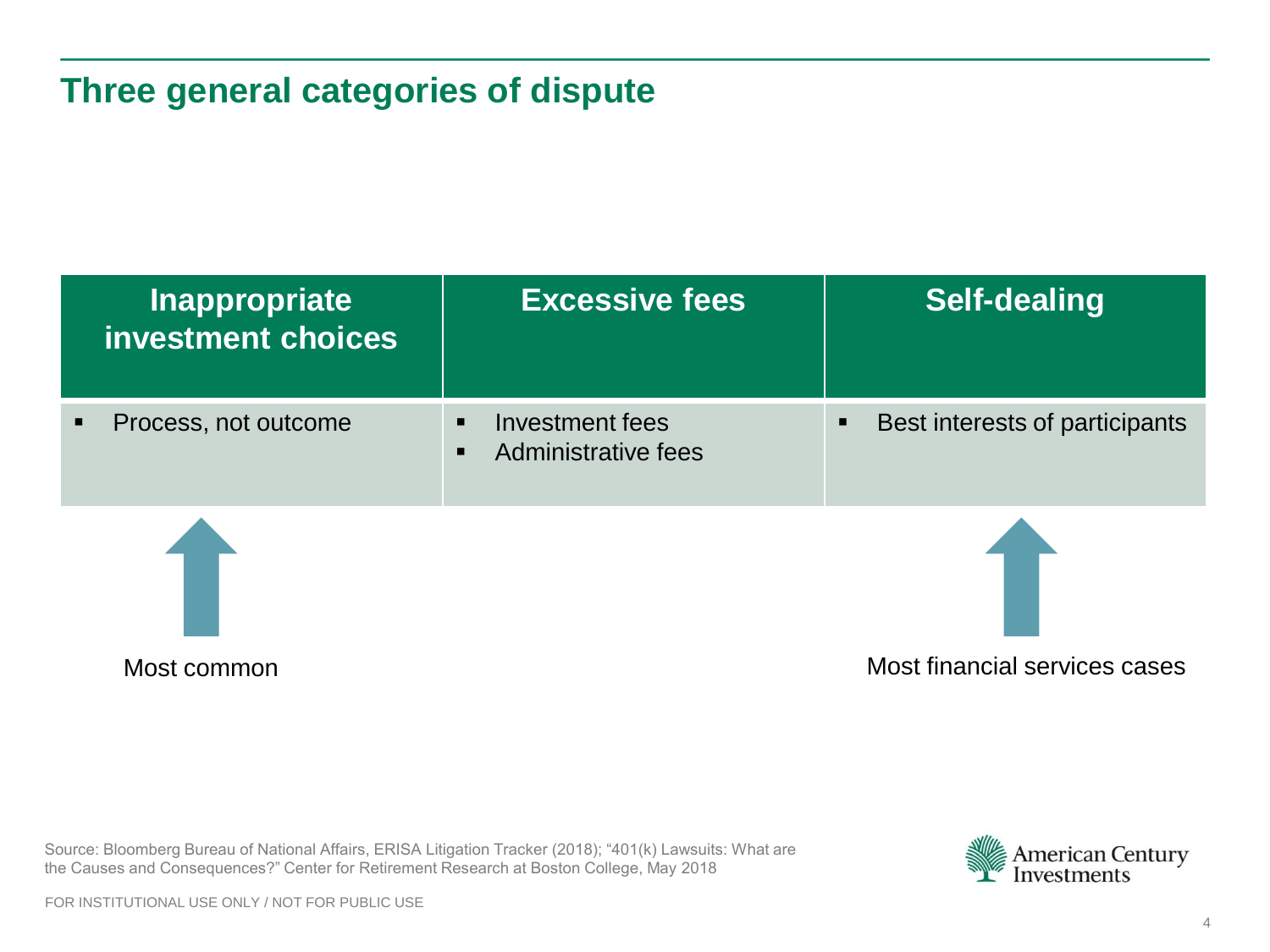# **The American Century Retirement Plan**

- Match 100% on first  $5%$
- Automatic enrollment at 5% (with annual sweep) and automatic increase to 15%
- Discretionary profit-sharing contribution
- Target-date CITs, actively-managed investments, passive sleeve, self-directed brokerage
- Qualified Default Investment Alternative (QDIA) re-enrollment

| *as of $12/31/2018$ |  |
|---------------------|--|

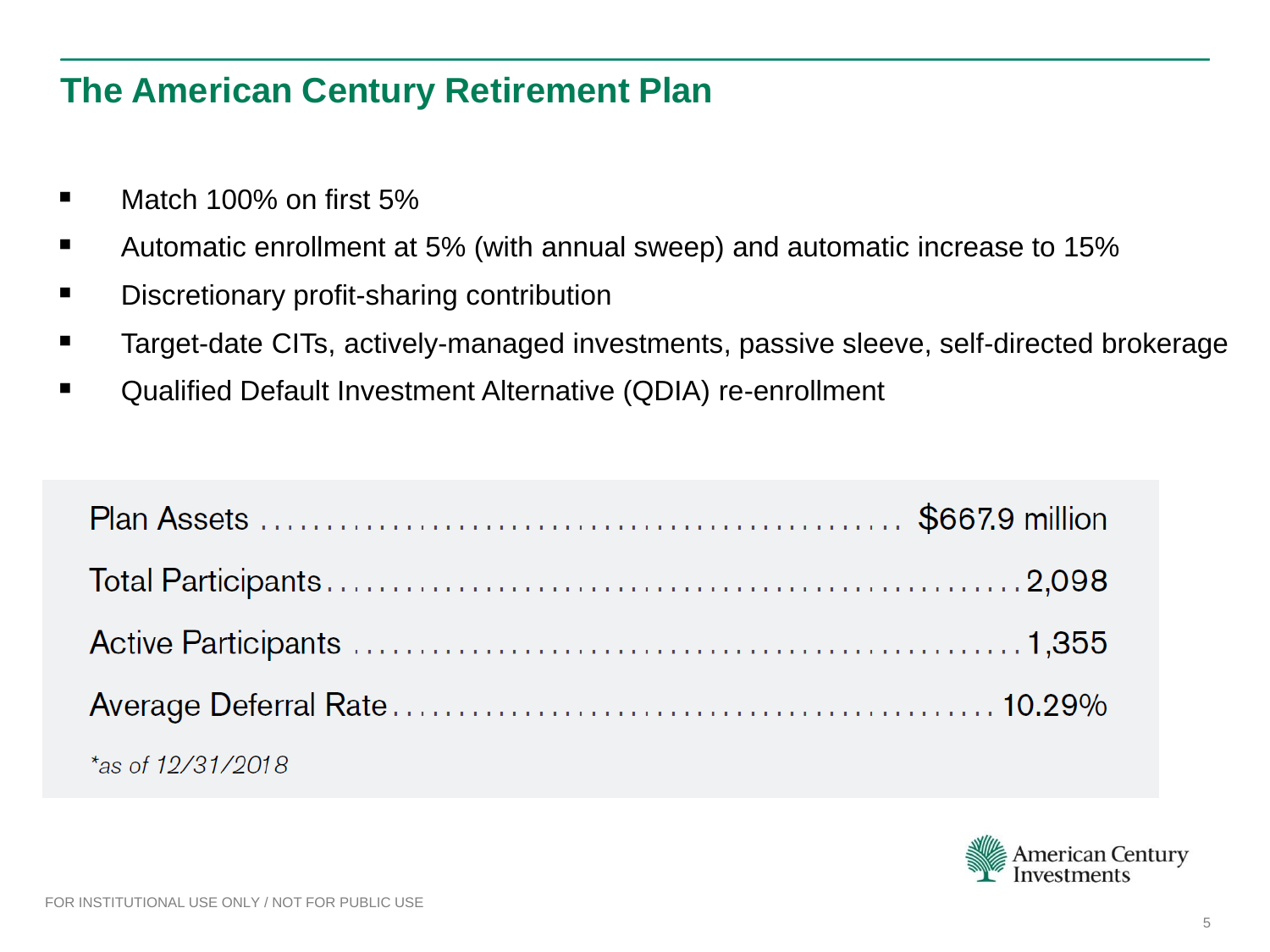# **Deep experience in qualified retirement plans**



Investment **Management** 

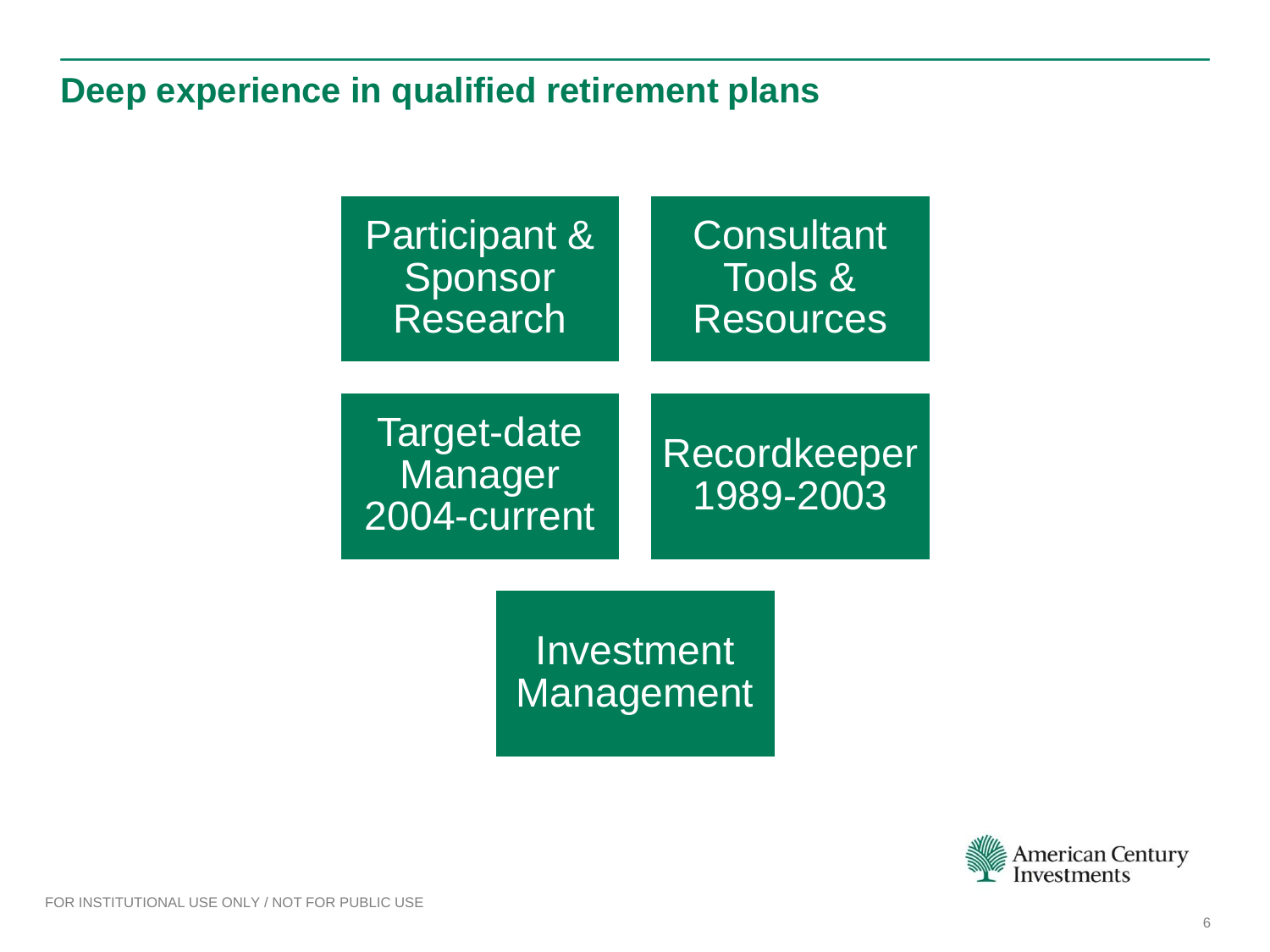#### **The case**

- Class action covering 2010-2016
- Steve Wildman, et al., Plaintiffs, vs. American Century Services, LLC, et al., Defendants
- Claims of breaches of fiduciary duty and prohibited transactions under ERISA

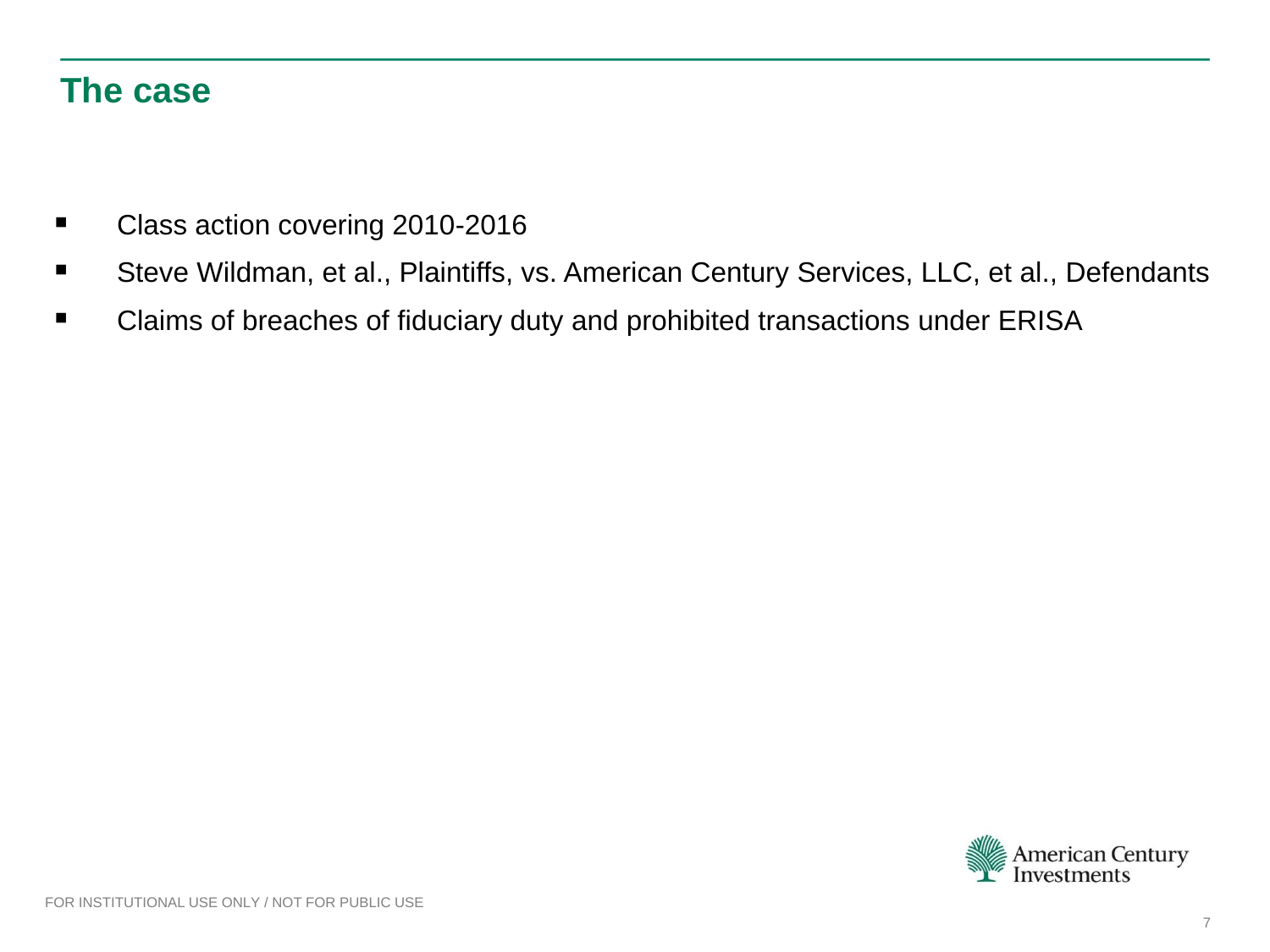# **Timeline**



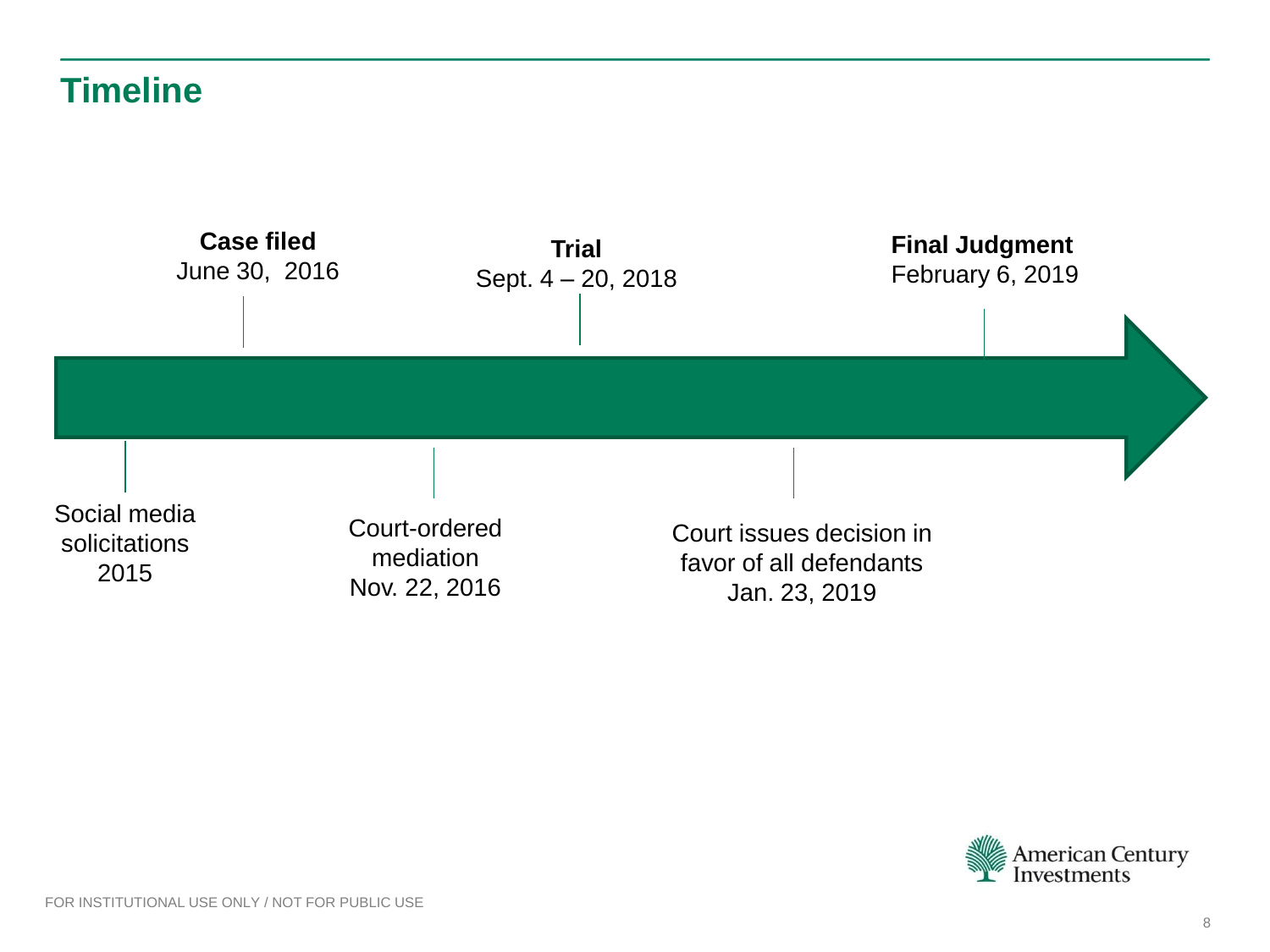# **Key points of decision**

- Experienced committee members
	- CFA, CFP, career retirement professionals
	- Benchmarking studies on best practices for discussion
	- Annual fiduciary training
- Understanding of the employee population
	- Sequencing of plan changes to minimize participant disruption
	- High percentage of investment professionals among employee base
- Multi-dimensional investment consideration process
	- Evaluation factors of risk-adjusted performance, interviews with portfolio managers and market conditions, among others
	- Directional not prescriptive Investment Policy Statement (IPS)
	- Documented, in-depth debate and discussion over important plan issues.

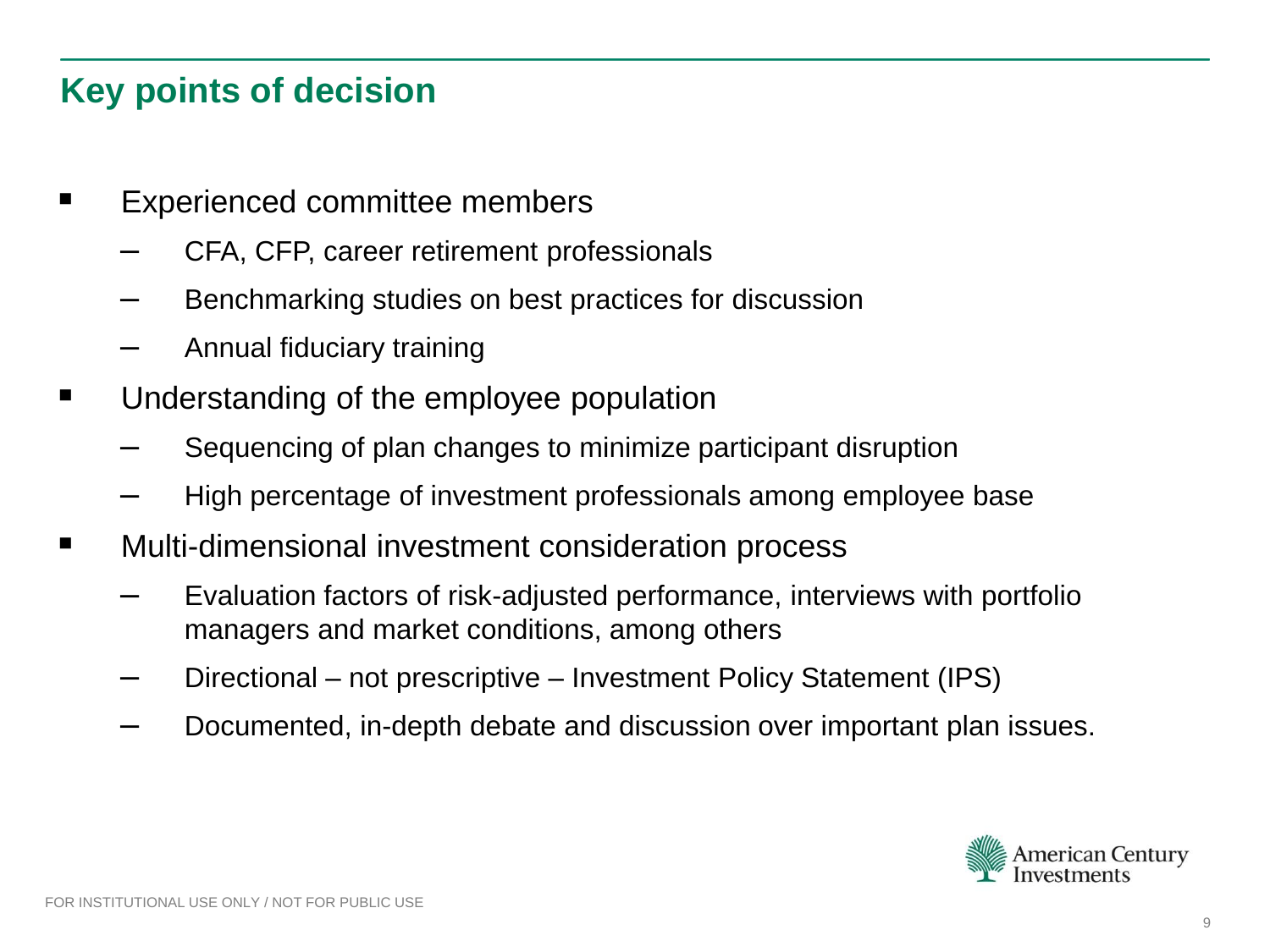### **Summary**

*"The Court finds Plaintiffs failed to prove Defendants breached any fiduciary duty to the Plan Participants."*

#### Instead,

*"The evidence shows the Committee thoroughly discussed the composition of the Plan's lineup to ensure it covered the entire risk/reward spectrum without duplication …… while the Plan offered a large number of investment options to participants, it was certainly not imprudent to do so given the sophisticated investor base of the Plan participants."*

> - *Greg Kays, Chief Judge, United States District Court for the Western District of Missouri, Western Division*

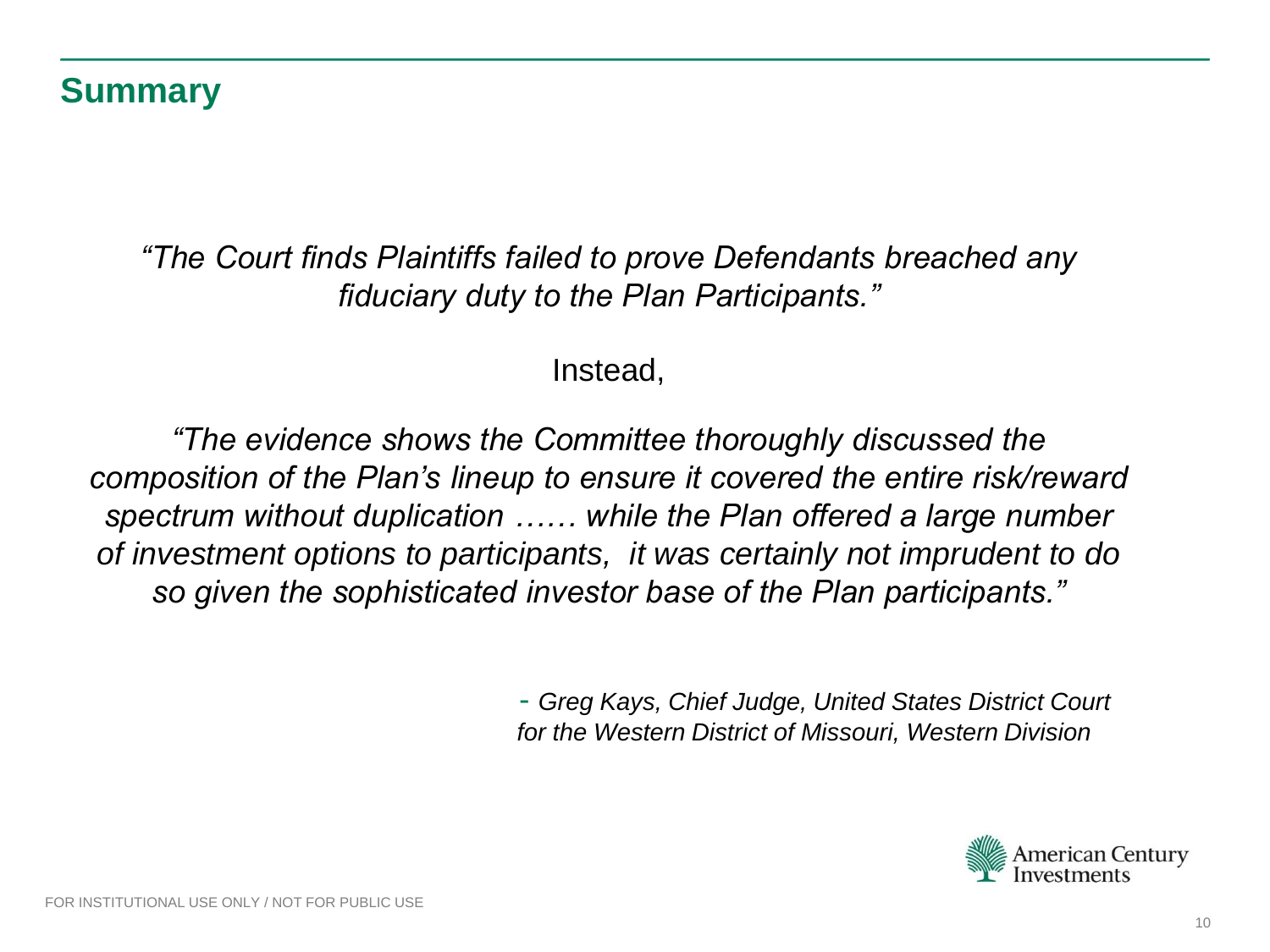# **Important tips**

#### **Have a process…and follow it.**

Investment Policy Statement (IPS) should offer guidelines not directions.

Meeting minutes should include discussion items and next steps

Committees should meet with portfolio managers directly.

Remember that handwritten notes, emails, instant messages, etc. are admissible.

Maintain accessible electronic files of committee documents.

Conduct annual fiduciary training.

Hold regularly-scheduled committee meetings.

Consider a consultant if there isn't expertise internally.

Act in the best interests of participants, always.

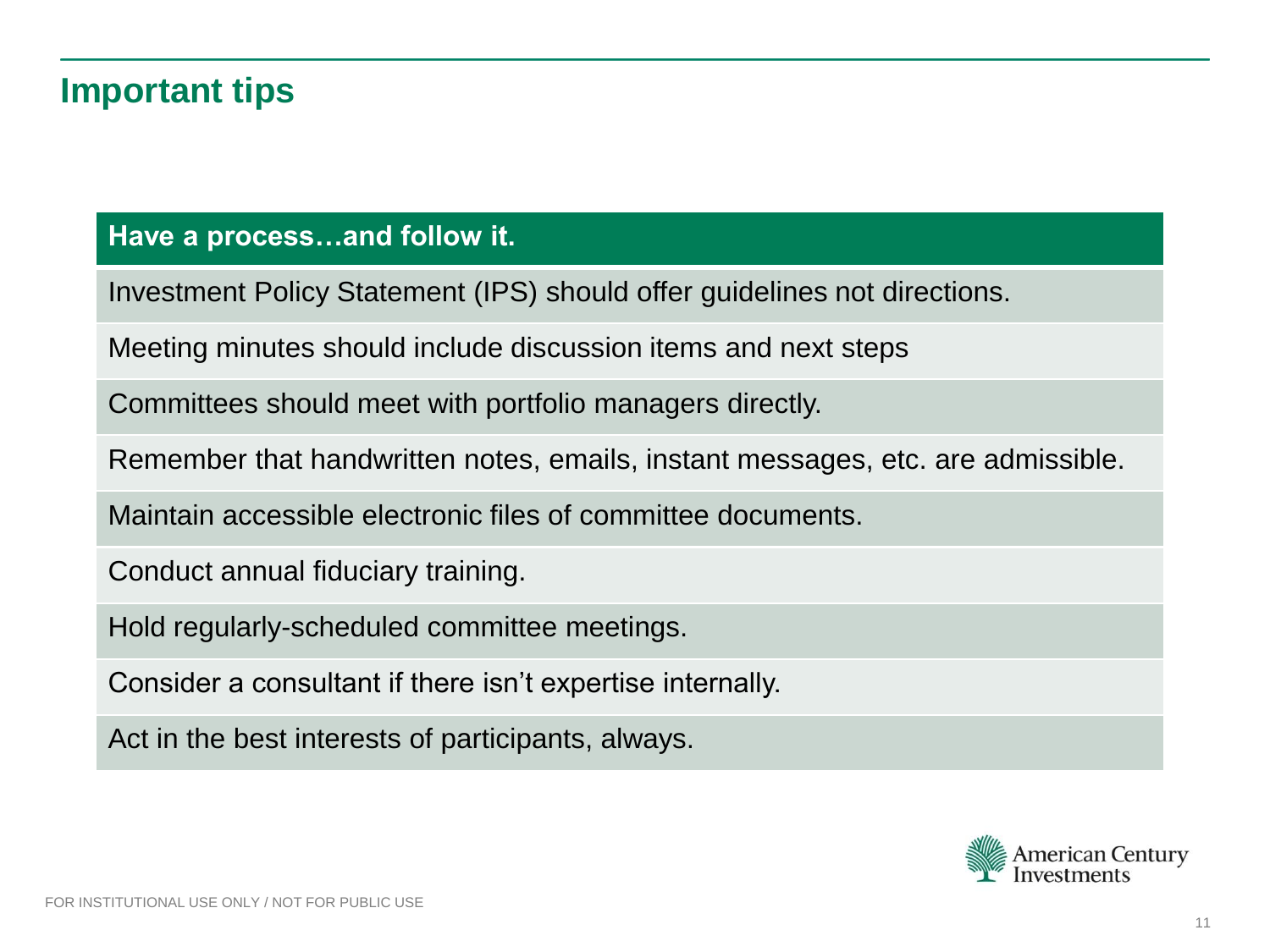## **Important Information**

#### **Managing Money, Making An Impact**

American Century Investments® is a leading asset manager focused on delivering investment results and building long-term client relationships while supporting research that can improve health and save lives. It's how we and our clients together **Prosper With Purpose**. ®

Every day people are increasingly focused on investing to make the world a better place for themselves, their families, their organizations, and the world at large. It is possible to live a more meaningful and impactful life and give back something that's more valuable than money.

When you invest with us, you can also invest in the future of others and have the potential to impact the lives of millions. That's possible because of the distinct relationship with the Stowers Institute for Medical Research, which owns more than 40% of American Century Investments. Our dividend payments provide ongoing financial support for the Institute's work of uncovering the causes, treatments and prevention of lifethreatening diseases, like cancer.

Together we can become a powerful force for good.